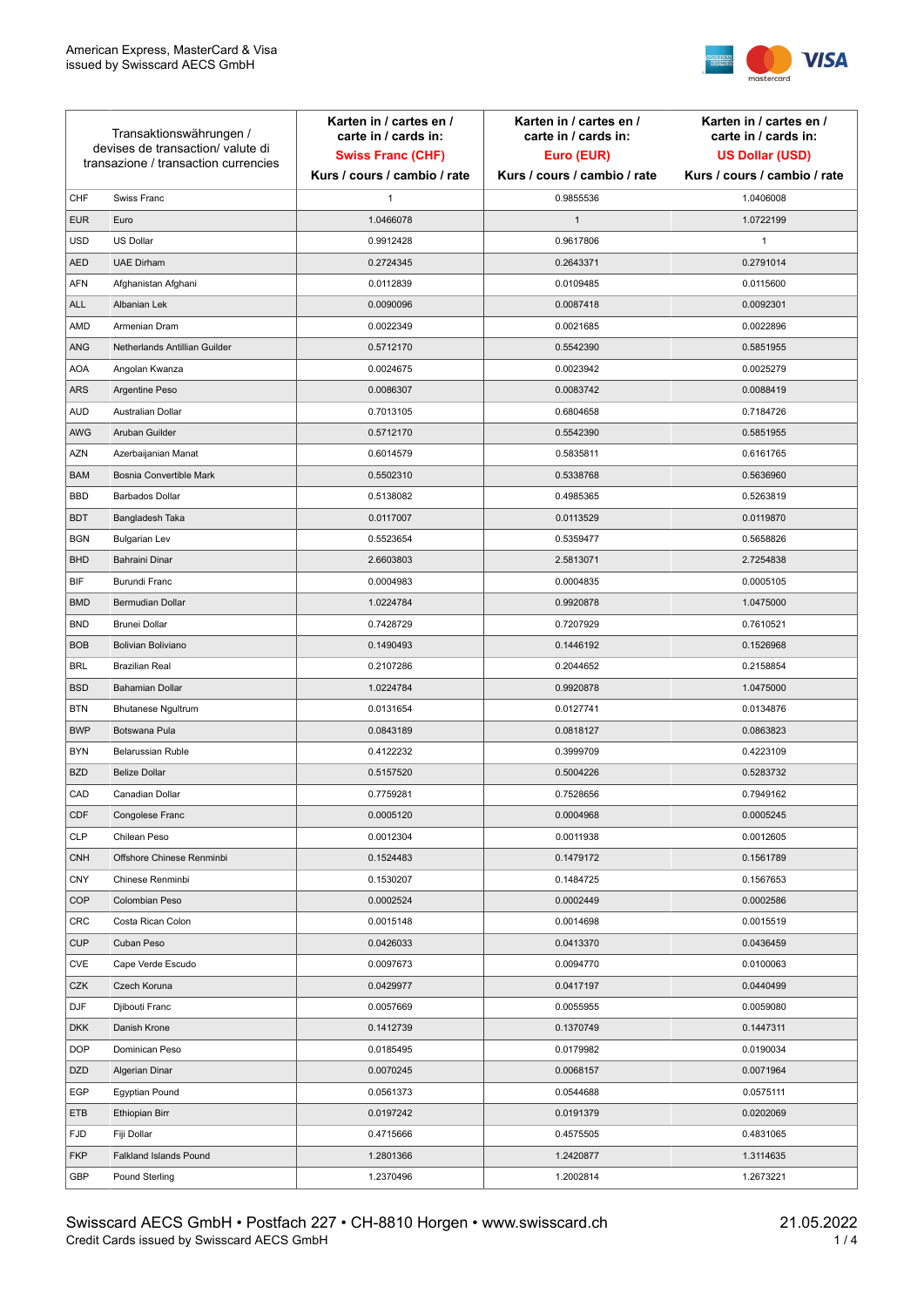

| Transaktionswährungen /<br>devises de transaction/valute di |                                      | Karten in / cartes en /<br>carte in / cards in: | Karten in / cartes en /<br>carte in / cards in: | Karten in / cartes en /<br>carte in / cards in: |
|-------------------------------------------------------------|--------------------------------------|-------------------------------------------------|-------------------------------------------------|-------------------------------------------------|
|                                                             |                                      | <b>Swiss Franc (CHF)</b>                        | Euro (EUR)                                      | <b>US Dollar (USD)</b>                          |
|                                                             | transazione / transaction currencies | Kurs / cours / cambio / rate                    | Kurs / cours / cambio / rate                    | Kurs / cours / cambio / rate                    |
| <b>GEL</b>                                                  | Georgia Lari                         | 0.3566246                                       | 0.3460248                                       | 0.3653517                                       |
| <b>GHS</b>                                                  | Ghana Cedi                           | 0.1434091                                       | 0.1391466                                       | 0.1469185                                       |
| GIP                                                         | Gibraltar Pound                      | 1.2801366                                       | 1.2420877                                       | 1.3114635                                       |
| <b>GMD</b>                                                  | Gambia Dalasi                        | 0.0209096                                       | 0.0202881                                       | 0.0214213                                       |
| <b>GNF</b>                                                  | Guinea Franc                         | 0.0001189                                       | 0.0001154                                       | 0.0001218                                       |
| <b>GTQ</b>                                                  | Guatemala Quetzal                    | 0.1334435                                       | 0.1294772                                       | 0.1367091                                       |
| GYD                                                         | Guyana Dollar                        | 0.0048941                                       | 0.0047486                                       | 0.0050139                                       |
| HKD                                                         | Hong Kong Dollar                     | 0.1263272                                       | 0.1225724                                       | 0.1294186                                       |
| <b>HNL</b>                                                  | Honduras Lempira                     | 0.0416868                                       | 0.0404478                                       | 0.0427069                                       |
| <b>HRK</b>                                                  | Croatian Kuna                        | 0.1439300                                       | 0.1396520                                       | 0.1474522                                       |
| <b>HTG</b>                                                  | Haiti Gourde                         | 0.0090983                                       | 0.0088279                                       | 0.0093209                                       |
| <b>HUF</b>                                                  | Forint                               | 0.0027664                                       | 0.0026842                                       | 0.0028341                                       |
| <b>IDR</b>                                                  | Indonesia Rupiah                     | 0.0000700                                       | 0.0000679                                       | 0.0000717                                       |
| <b>ILS</b>                                                  | New Israeli Sheqel                   | 0.3001018                                       | 0.2911820                                       | 0.3074457                                       |
| <b>INR</b>                                                  | Indian Rupee                         | 0.0131495                                       | 0.0127587                                       | 0.0134713                                       |
| IQD                                                         | Iraqi Dinar                          | 0.0007003                                       | 0.0006795                                       | 0.0007174                                       |
| <b>ISK</b>                                                  | <b>Iceland Krona</b>                 | 0.0077145                                       | 0.0074852                                       | 0.0079033                                       |
| <b>JMD</b>                                                  | Jamaican Dollar                      | 0.0066171                                       | 0.0064204                                       | 0.0067790                                       |
| <b>JOD</b>                                                  | Jordanian Dinar                      | 1.4441634                                       | 1.4012392                                       | 1.4795042                                       |
| JPY                                                         | Yen                                  | 0.0077738                                       | 0.0075427                                       | 0.0079640                                       |
| <b>KES</b>                                                  | Kenyan Shilling                      | 0.0087945                                       | 0.0085331                                       | 0.0090097                                       |
| <b>KGS</b>                                                  | Kyrgyzstan Som                       | 0.0128018                                       | 0.0124213                                       | 0.0131151                                       |
| <b>KHR</b>                                                  | Cambodia Riel                        | 0.0002523                                       | 0.0002448                                       | 0.0002585                                       |
| <b>KMF</b>                                                  | Comoro Franc                         | 0.0021953                                       | 0.0021301                                       | 0.0022490                                       |
| <b>KRW</b>                                                  | Korean Republic Won                  | 0.0008100                                       | 0.0007859                                       | 0.0008298                                       |
| <b>KWD</b>                                                  | Kuwaiti Dinar                        | 3.2716910                                       | 3.1744481                                       | 3.3517542                                       |
| <b>KYD</b>                                                  | Cayman Islands Dollar                | 1.2269745                                       | 1.1905057                                       | 1.2570004                                       |
| KZT                                                         | Kazakhstan Tenge                     | 0.0023939                                       | 0.0023227                                       | 0.0024525                                       |
| LAK                                                         | Lao Republic Kip                     | 0.0000771                                       | 0.0000748                                       | 0.0000790                                       |
| LBP                                                         | Lebanese Pound                       | 0.0000428                                       | 0.0000415                                       | 0.0000438                                       |
| <b>LKR</b>                                                  | Sri Lanka Rupee                      | 0.0028467                                       | 0.0027621                                       | 0.0029164                                       |
| LRD                                                         | Liberian Dollar                      | 0.0066698                                       | 0.0064716                                       | 0.0068330                                       |
| <b>LSL</b>                                                  | Lesotho Lothi                        | 0.0643728                                       | 0.0624595                                       | 0.0659481                                       |
| LYD                                                         | Libyan Dinar                         | 0.2129312                                       | 0.2066024                                       | 0.2181419                                       |
| <b>MAD</b>                                                  | Moroccan Dirham                      | 0.0999838                                       | 0.0970120                                       | 0.1024306                                       |
| MDL                                                         | Moldovan Leu                         | 0.0538626                                       | 0.0522617                                       | 0.0551807                                       |
| <b>MGA</b>                                                  | Malagasy Ariary                      | 0.0002533                                       | 0.0002458                                       | 0.0002595                                       |
| MKD                                                         | Macedonia Denar                      | 0.0175294                                       | 0.0170084                                       | 0.0179584                                       |
| <b>MMK</b>                                                  | Myanmar Kyat                         | 0.0005527                                       | 0.0005363                                       | 0.0005662                                       |
| <b>MNT</b>                                                  | Mongolia Tugrik                      | 0.0003261                                       | 0.0003164                                       | 0.0003341                                       |
| <b>MOP</b>                                                  | Macao Pataca                         | 0.1265444                                       | 0.1227832                                       | 0.1296411                                       |
| <b>MRU</b>                                                  | Mauritanian Ouguiya                  | 0.0280628                                       | 0.0272287                                       | 0.0287495                                       |
| <b>MUR</b>                                                  | <b>Mauritius Rupee</b>               | 0.0236463                                       | 0.0229435                                       | 0.0242250                                       |
| <b>MVR</b>                                                  | Maldives Rufiyaa                     | 0.0662297                                       | 0.0642612                                       | 0.0678504                                       |
| <b>MWK</b>                                                  | Malawi Kwacha                        | 0.0012523                                       | 0.0012151                                       | 0.0012829                                       |
| MXN                                                         | Mexican Peso                         | 0.0515544                                       | 0.0500221                                       | 0.0528160                                       |
| <b>MYR</b>                                                  | Malaysian Ringgit                    | 0.2331106                                       | 0.2261820                                       | 0.2388152                                       |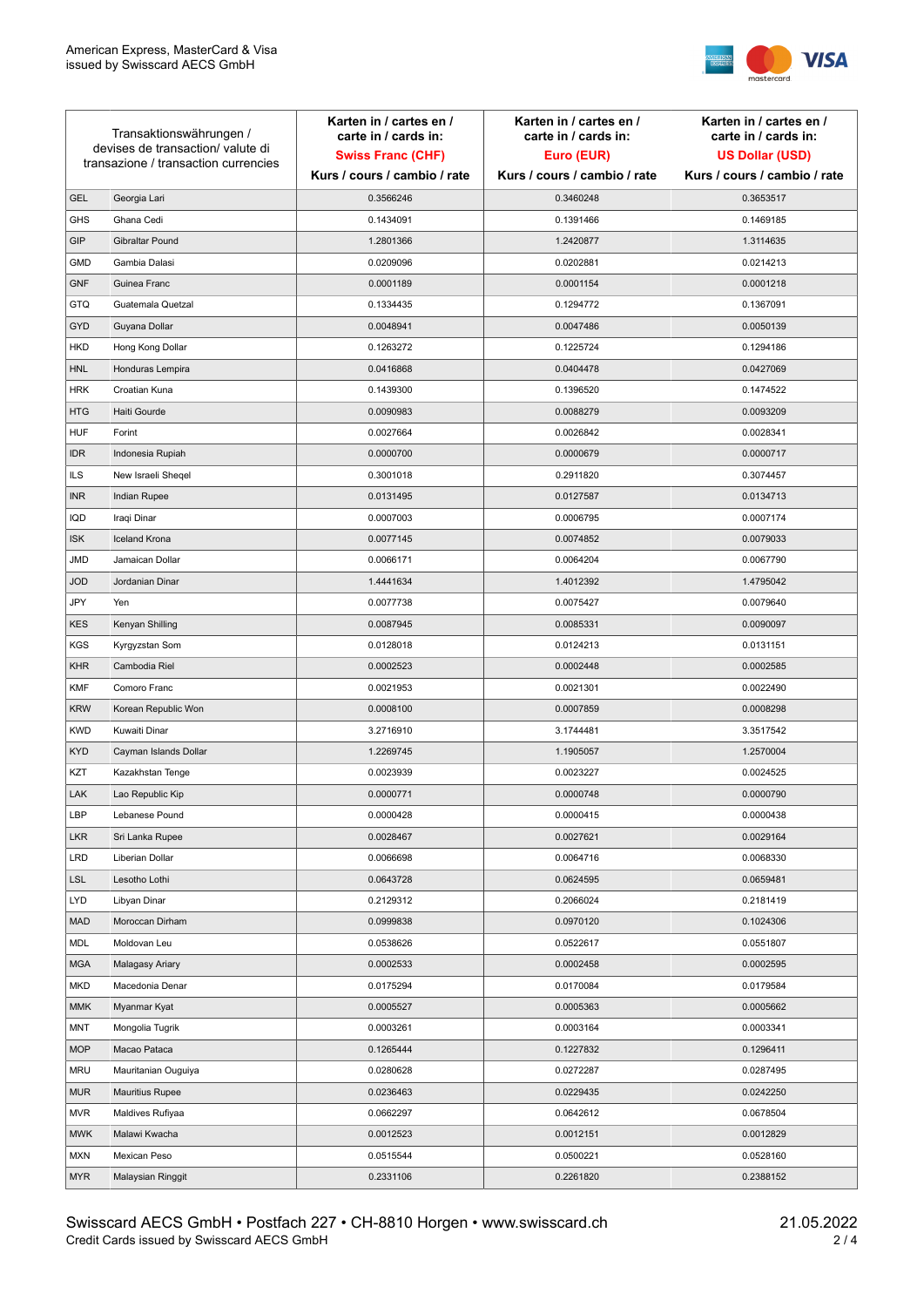

| Transaktionswährungen /<br>devises de transaction/valute di<br>transazione / transaction currencies |                             | Karten in / cartes en /<br>carte in / cards in:<br><b>Swiss Franc (CHF)</b><br>Kurs / cours / cambio / rate | Karten in / cartes en /<br>carte in / cards in:<br>Euro (EUR)<br>Kurs / cours / cambio / rate | Karten in / cartes en /<br>carte in / cards in:<br><b>US Dollar (USD)</b><br>Kurs / cours / cambio / rate |
|-----------------------------------------------------------------------------------------------------|-----------------------------|-------------------------------------------------------------------------------------------------------------|-----------------------------------------------------------------------------------------------|-----------------------------------------------------------------------------------------------------------|
|                                                                                                     |                             |                                                                                                             |                                                                                               |                                                                                                           |
| <b>MZN</b>                                                                                          | Mozambique Metical          | 0.0159721                                                                                                   | 0.0154974                                                                                     | 0.0163630                                                                                                 |
| <b>NAD</b>                                                                                          | Namibia Dollar              | 0.0644243                                                                                                   | 0.0625094                                                                                     | 0.0660009                                                                                                 |
| <b>NGN</b>                                                                                          | Nigeria Naira               | 0.0024493                                                                                                   | 0.0023765                                                                                     | 0.0025092                                                                                                 |
| <b>NIO</b>                                                                                          | Nicaragua Cordoba Oro       | 0.0286891                                                                                                   | 0.0278364                                                                                     | 0.0293912                                                                                                 |
| <b>NOK</b>                                                                                          | Norwegian Krone             | 0.1027466                                                                                                   | 0.0996927                                                                                     | 0.1052610                                                                                                 |
| <b>NPR</b>                                                                                          | Nepalese Rupee              | 0.0082184                                                                                                   | 0.0079741                                                                                     | 0.0084195                                                                                                 |
| <b>NZD</b>                                                                                          | New Zealand Dollar          | 0.6359146                                                                                                   | 0.6170136                                                                                     | 0.6514764                                                                                                 |
| <b>OMR</b>                                                                                          | Oman Rial                   | 2.6007690                                                                                                   | 2.5234676                                                                                     | 2.6644137                                                                                                 |
| PAB                                                                                                 | Panamanian Balboa           | 1.0224784                                                                                                   | 0.9920878                                                                                     | 1.0475000                                                                                                 |
| <b>PEN</b>                                                                                          | Peru Sol                    | 0.2749762                                                                                                   | 0.2668032                                                                                     | 0.2817053                                                                                                 |
| <b>PGK</b>                                                                                          | Papua New Guinea Kina       | 0.2903839                                                                                                   | 0.2817530                                                                                     | 0.2974900                                                                                                 |
| PHP                                                                                                 | Philippine Peso             | 0.0196239                                                                                                   | 0.0190406                                                                                     | 0.0201041                                                                                                 |
| <b>PKR</b>                                                                                          | Pakistan Rupee              | 0.0051255                                                                                                   | 0.0049732                                                                                     | 0.0052509                                                                                                 |
| <b>PLN</b>                                                                                          | Zloty                       | 0.2287706                                                                                                   | 0.2219710                                                                                     | 0.2343690                                                                                                 |
| <b>PYG</b>                                                                                          | Paraguay Guarani            | 0.0001497                                                                                                   | 0.0001453                                                                                     | 0.0001534                                                                                                 |
| QAR                                                                                                 | Qatari Rial                 | 0.2748670                                                                                                   | 0.2666973                                                                                     | 0.2815934                                                                                                 |
| <b>RON</b>                                                                                          | Leu                         | 0.2193842                                                                                                   | 0.2128636                                                                                     | 0.2247529                                                                                                 |
| <b>RSD</b>                                                                                          | Serbian Dinar               | 0.0091972                                                                                                   | 0.0089238                                                                                     | 0.0094223                                                                                                 |
| <b>RUB</b>                                                                                          | Russian Ruble               | 0.0167117                                                                                                   | 0.0162150                                                                                     | 0.0171207                                                                                                 |
| <b>RWF</b>                                                                                          | Rwanda Franc                | 0.0010040                                                                                                   | 0.0009742                                                                                     | 0.0010286                                                                                                 |
| SAR                                                                                                 | Saudi Riyal                 | 0.2667900                                                                                                   | 0.2588603                                                                                     | 0.2733188                                                                                                 |
| <b>SBD</b>                                                                                          | Solomon Islands Dollar      | 0.1308772                                                                                                   | 0.1269872                                                                                     | 0.1340800                                                                                                 |
| <b>SCR</b>                                                                                          | Seychelles Rupee            | 0.0733748                                                                                                   | 0.0711939                                                                                     | 0.0751704                                                                                                 |
| <b>SDG</b>                                                                                          | Sudanese Pound              | 0.0022956                                                                                                   | 0.0022274                                                                                     | 0.0023518                                                                                                 |
| <b>SEK</b>                                                                                          | Swedish Krona               | 0.1002376                                                                                                   | 0.0972583                                                                                     | 0.1026906                                                                                                 |
| SGD                                                                                                 | Singapore Dollar            | 0.7201789                                                                                                   | 0.6987734                                                                                     | 0.7378028                                                                                                 |
| <b>SHP</b>                                                                                          | St Helena Pound             | 1.2801366                                                                                                   | 1.2420877                                                                                     | 1.3114635                                                                                                 |
| <b>SLL</b>                                                                                          | Sierra Leone Leone          | 0.0000798                                                                                                   | 0.0000774                                                                                     | 0.0000818                                                                                                 |
| SOS                                                                                                 | Somali shilling             | 0.0017705                                                                                                   | 0.0017179                                                                                     | 0.0018138                                                                                                 |
| SRD                                                                                                 | Suriname Dollar             | 0.0487368                                                                                                   | 0.0472882                                                                                     | 0.0499295                                                                                                 |
| SSD                                                                                                 | South Sudanese Pound        | 0.0022923                                                                                                   | 0.0022242                                                                                     | 0.0023484                                                                                                 |
| <b>STN</b>                                                                                          | Sao Tome and Principe Dobra | 0.0436667                                                                                                   | 0.0423688                                                                                     | 0.0447353                                                                                                 |
| <b>SVC</b>                                                                                          | El Salvador Colon           | 0.1168547                                                                                                   | 0.1133815                                                                                     | 0.1197143                                                                                                 |
| SZL                                                                                                 | Swaziland Lilangeni         | 0.0644243                                                                                                   | 0.0625094                                                                                     | 0.0660009                                                                                                 |
| THB                                                                                                 | Baht                        | 0.0292427                                                                                                   | 0.0283735                                                                                     | 0.0299583                                                                                                 |
| TJS                                                                                                 | Tajikistan Somoni           | 0.0845023                                                                                                   | 0.0819907                                                                                     | 0.0865702                                                                                                 |
| TMT                                                                                                 | Turkmenistan Manat          | 0.2929648                                                                                                   | 0.2842572                                                                                     | 0.3001341                                                                                                 |
| <b>TND</b>                                                                                          | <b>Tunisian Dinar</b>       | 0.3479593                                                                                                   | 0.3376171                                                                                     | 0.3564744                                                                                                 |
| <b>TOP</b>                                                                                          | Tonga Pa'anga               | 0.4516287                                                                                                   | 0.4382052                                                                                     | 0.4626807                                                                                                 |
| <b>TRY</b>                                                                                          | Turkish Lira                | 0.0634468                                                                                                   | 0.0615610                                                                                     | 0.0649994                                                                                                 |
| TTD                                                                                                 | Trinidad & Tobago Dollar    | 0.1512620                                                                                                   | 0.1467661                                                                                     | 0.1549636                                                                                                 |
| <b>TWD</b>                                                                                          | New Taiwan Dollar           | 0.0344612                                                                                                   | 0.0334369                                                                                     | 0.0353045                                                                                                 |
| <b>TZS</b>                                                                                          | Tanzanian Shilling          | 0.0004400                                                                                                   | 0.0004269                                                                                     | 0.0004508                                                                                                 |
| <b>UAH</b>                                                                                          | Ukraine Hryvnia             | 0.0349507                                                                                                   | 0.0339119                                                                                     | 0.0358060                                                                                                 |
| <b>UGX</b>                                                                                          | Uganda Shilling             | 0.0002804                                                                                                   | 0.0002721                                                                                     | 0.0002873                                                                                                 |
| <b>UYU</b>                                                                                          | Peso Uruguayo               | 0.0254982                                                                                                   | 0.0247403                                                                                     | 0.0261222                                                                                                 |
| UZS                                                                                                 | Uzbekistan Sum              | 0.0000922                                                                                                   | 0.0000895                                                                                     | 0.0000945                                                                                                 |